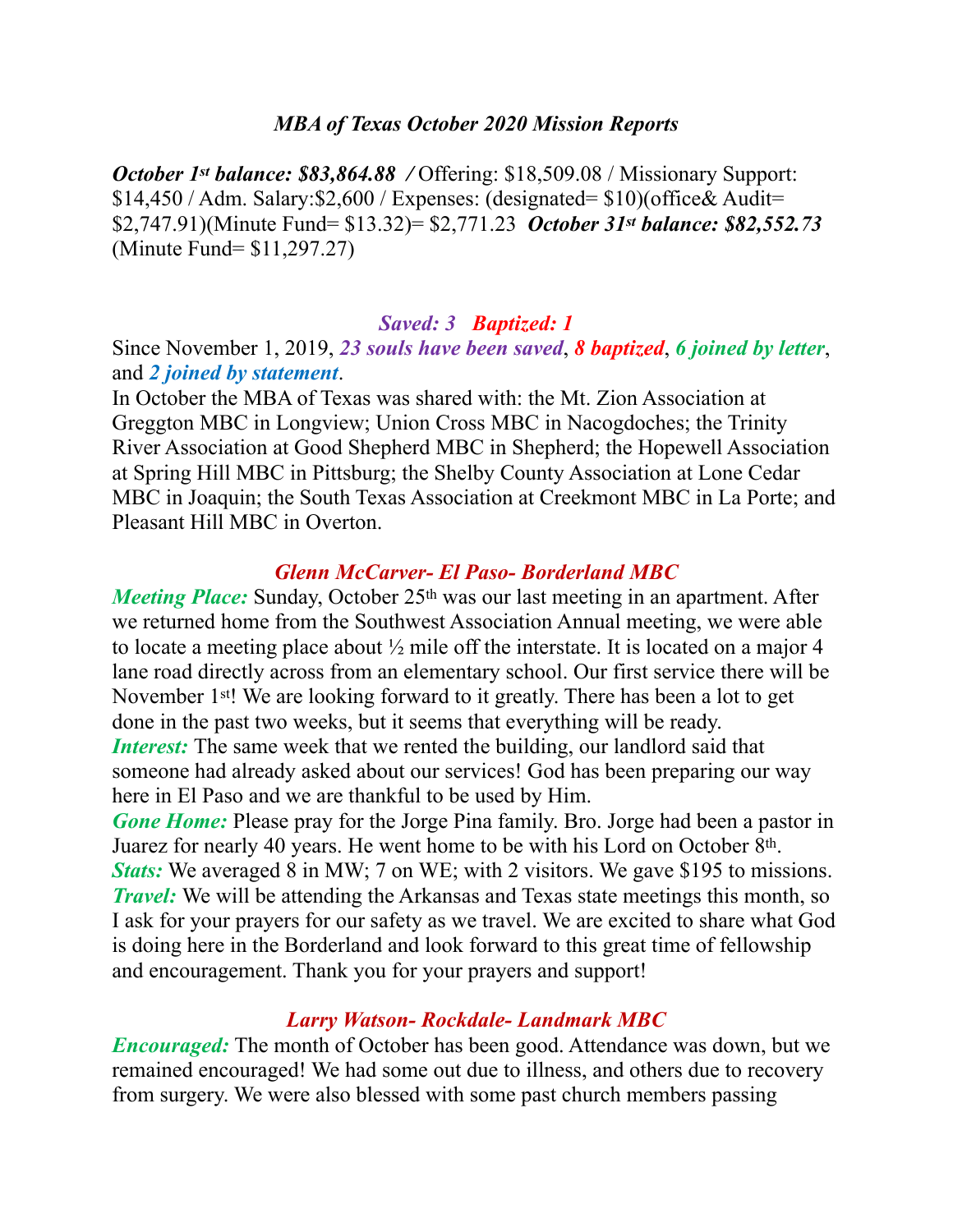through town, they stopped in for a Sunday morning service. We were excited that Tawana was able to make it one Sunday, while she is still recovering from her surgery. Marilyn reports that she is slowly starting to feel better, we are praying these cooler days help her to continue to improve.

*Stats:* We averaged 9 in MW with a high of 13 and low of 6. Our offering was \$450, with \$40 given to missions.

*Outreach:* We received our supplies for our outreach, and hope to get started with our Contactless Visitation in November, weather permitting. We are all excited about this.

*Pray:* We would like to ask you to pray for Marilyn and Tawana. Also pray for us as we begin our outreach. We are grateful for the prayers and support.

### *David Smith- Mansfield- Lifeline MBC*

*One Baptized:* Praise God for one more baptism! Her name is Jayden and she is 10 years old. Her mother and brother also plan to be baptized in the future. *Faith Promise:* I was privileged to do a Faith Promise Missions conference in Acworth, GA with Bro. Mike Maxwell, and another conference in Overton, TX with Pleasant Hill MBC with Pastor Pete Thompson. They had great results with increases in faith giving for world missions. We are so excited for these great mission minded churches.

*Roof:* Lifeline voted to put a metal roof on our mobile church. Texas Mission Builders will be installing the roof. Please pray that we can raise the funds quickly to do this.

*Stats:* We baptized 1. We averaged 14 in MW; 7 in small groups; with 1 first time guest. Our offering was \$2,332, with \$250 given to missions and \$725 paid on rent. *Community Center:* The Mobile Home Park has invited us to come and conduct Bible Studies at their new community center. This will open up a lot more opportunities to reach the residents in the Mobile Home Park. Praise God it's free! *Adopting the Unreached:* This is truly going to be a challenge as we begin to learn about the Phu Tai Wang people in Southeast Asia. They are Bible Less and unreached with the Gospel. Pray we can be effective in doing this.

Your church may want to help a mission church such as ours by sending one of your ministry families to come over and help us. We need a young family that will be able to help us minister to and reach younger families.

# *Joe Bozarth- Conroe- Fellowship BC*

*Joined:* In October, our attendance has remained pretty much the same. The young man who has was visiting continually joined with us this past week in baptism. We will have his baptism next week.

*A great loss:* My wife, Carolyn, passed from this life in October. It's been a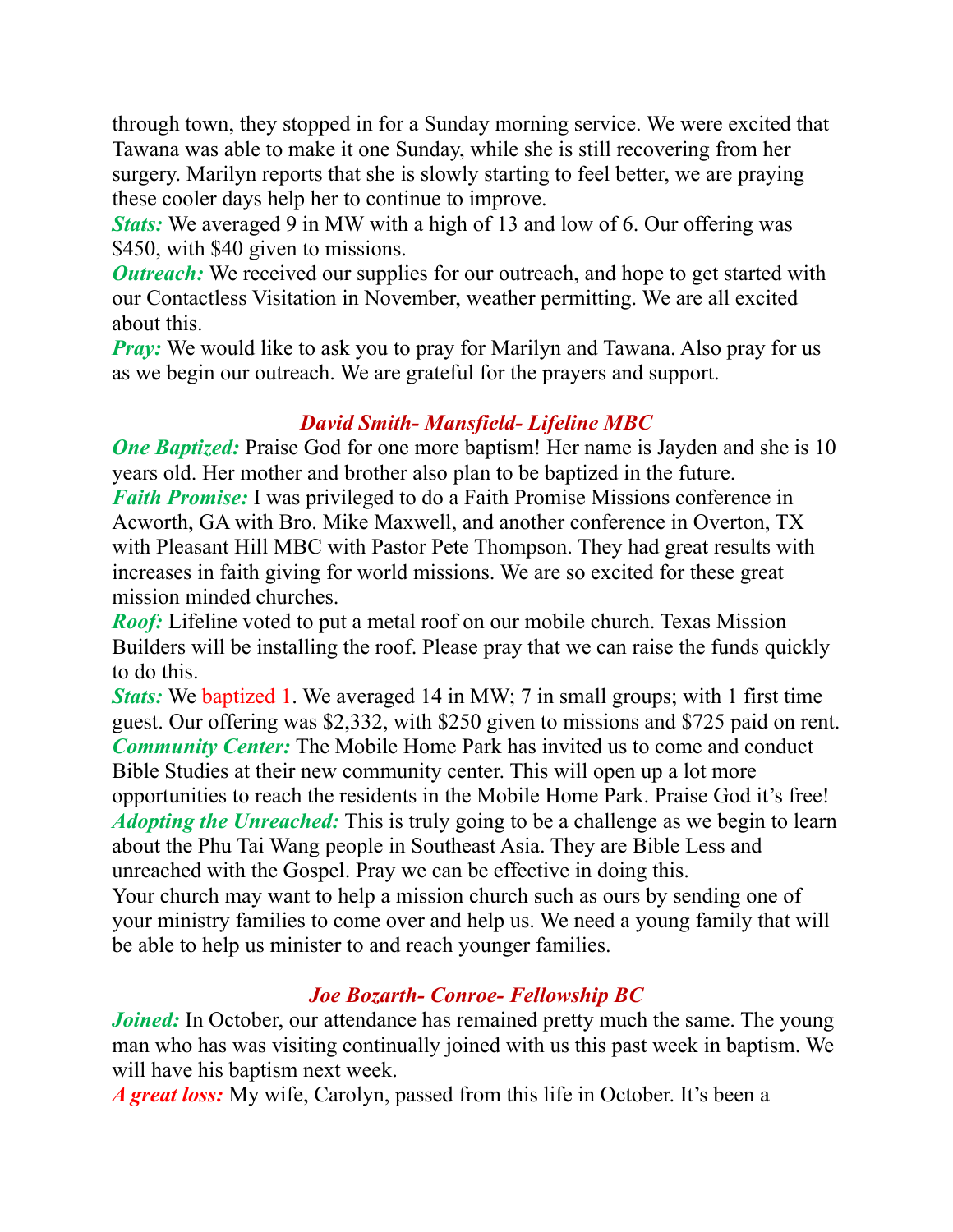struggle for me, so please continue to pray for God's guidance.

*Stats: We had 1 saved.* We averaged 9 in SS; 16 in MW; 11 in EW; and 10 on WE. Our offering was \$4,281.25 with \$453.12 given to missions and \$3,002 paid on the loan.

*Sis. Anne:* The men in the Trinity River MBA are still doing repairs on Anne Holifield's home. We voted last night to replace all the lights in the sanctuary.

## *Steven Haney- Lubbock- MBSF Director at TTU*

*6-9 Students:* October has seemed like it has gone by so quickly. Our meetings have remained steady with 6 to 9 students in attendance and we have been going over Salvation and what it is, whether works-based of faith-based, and whether or not it can be lost. We have several students that have come from work-based beliefs and/or you can lose your salvation so this is a priority discussion for us right now! We have had some trouble getting all 11 of our students at the same place because of their schedules. Due to hybrid classes (only meeting once per week on campus per class and the rest online) at Tech, most of the students are working longer hours to help pay for school. That along with some of the students having to start tutoring to help with some of their grades as well has made planning outings and Bible study time difficult for them.

*Prayers Needed:* We have 2 big prayer requests this month. One is that the Covid cases here in Lubbock will begin to go down, right now they are high enough that the Governor is considering putting Lubbock County on quarantine which will shut Texas Tech down again. The other request is that we will begin to have other churches come on board so that we can reach our goal of \$4,500/ month so we can afford to purchase an MBSF house close to campus. We are currently having to meet at our church across town due to Covid restrictions for meetings and groups on campus. Please continue to keep us in your prayers! God is blessing both in attendance and the work these students are putting into our Bible studies as well as having 2 churches come on board with us this past month for support, putting our support at around \$3,400/month. Thank you for all your thoughts, prayers, and support of this ministry, and may God richly bless you!

### *Victor Rice- San Antonio- Shiloh MBC*

We continue to have low attendance due to Covid, with several people still out. *Passing:* This month, as a church, we had a celebration of life for Sis. Pat, for the family which I had the honor to share the gospel to the family. *Wedding:* Later in the month a former visitor asked if I could perform a wedding for her friend. I said I would and was able to present the message of salvation and premarital counseling. On the evening of the rehearsal they both pulled me aside and ask the Lord to enter into their heart and for forgiveness, and ask the Lord to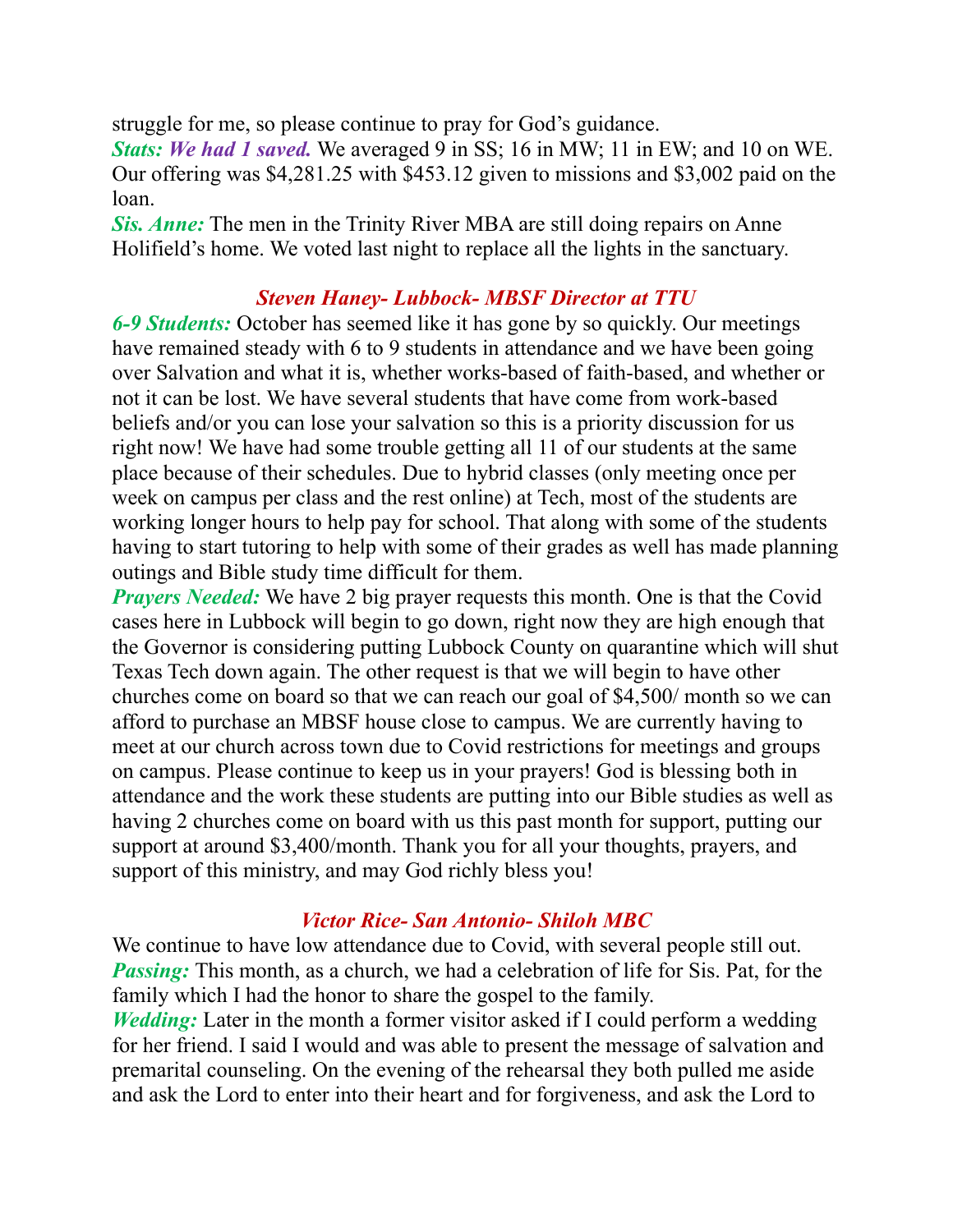be their Savior in their life and marriage, so the wedding the next day had an added special meaning.

*Meetings:* We were able to attend several meetings being things have settled at the church house. We attended the Navarro Association, and the Central Association. We attended the Ladies meeting with our sponsoring church, Northside BC in Snyder.

*Stats: We had 2 saved*. We averaged 9 in SS; 16 in MW; 10 on SE; and 9 on WE. Our offering was \$5,328.61 with \$320 given to missions and \$1,200 paid on rent. I was honored to preach the morning service at Faith MBC in Houston and was blessed with fellowship with the members.

*Baptism:* We are looking forward to a baptism on the first Sunday in November. We thank you for the prayers and pastor's that the Lord has laid to check on us.

## *Daniel Tijerina- Mission- A New Beginning BC*

*Praises:* We thank the Lord for permitting us to gather at our home. This month we had several new visitors. It is amazing how God's Love and Texas bar-b-que brings people together. We praise God for answered prayers! All Honor and Glory to Our Lord and Savior Jesus Christ!

*Missionaries:* We continue to pray for and assist missionaries in Quintana Roo, Saltillo, Hidalgo, Monterrey, and Camargo. We have been praying and sending offerings to these missions. They have been praying for us as well.

*Ministry:* I have been visiting the new families and individuals that we have established relationships with in order to disciple and encourage them. I am reaching out to the motorcycle community too. There was a swap meet this month and I spoke to many motorcycle clubs about Jesus. We keep sharing the Gospel to people as opportunity arise. We held a Harvest Festival and shared the Gospel tracts with different individuals.

*Stats:* This month we averaged 20 people. Should you have any questions call me at 956-240-5717 or email me at [anewbeginningbe@yahoo.com.](mailto:anewbeginningbe@yahoo.com)

*Future Plans:* Our prayer is to finish this year strong by having regular services, a Thanksgiving service, a Christmas fellowship meal, and a New Year's prayer service. We plan to continue meeting in homes and seeking the Lord's direction. *Thanks:* First and foremost, we thank our Heavenly Father for His provision and grace. Second, we thank our sponsoring church-Unity MBC of Longview, for their prayers and support. Third, we thank all the churches that give faithfully to the MBA of Texas, TMD, and TMB.

# *Leland Acker- Early- Life Point MBC*

*Numbers:* Attendance continues to be soft due to illness and quarantines. We are blessed that no members of our church have tested positive, but we did have a few